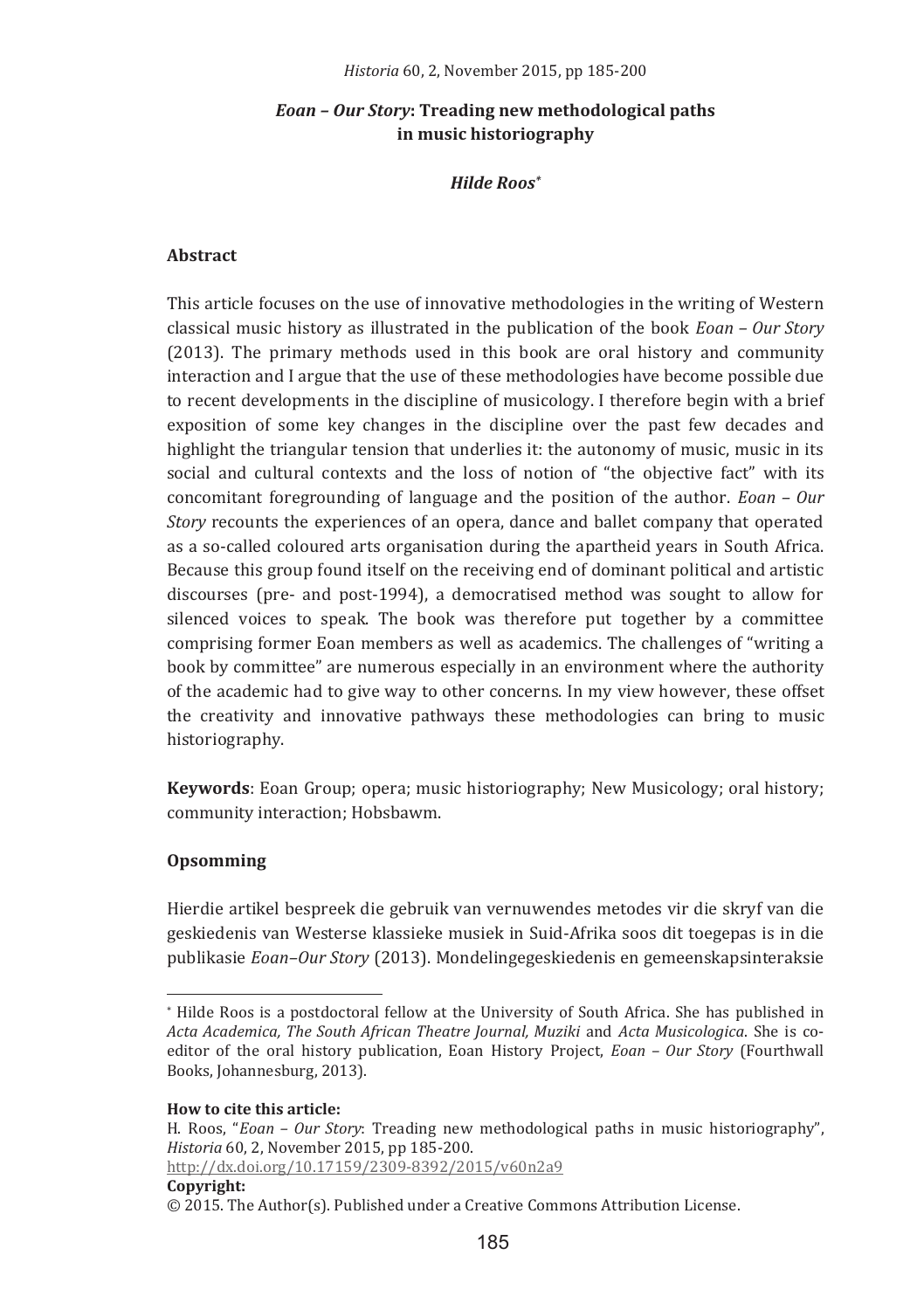is die primêre metodes wat gebruik is en ek voer aan dat dit moontlik geword het as gevolg van onlangse ontwikkelinge in die dissipline van musiekwetenskap. Die artikel begin met 'n kort uiteensetting van hierdie veranderinge van die afgelope paar dekades en belig die drieledige spanningsveld wat dit onderlê, naamlik die outonomie van musiek, musiek in sy kulturele en sosiale kontekste en die verlies van die idee van "die objektiewe feit" wat die posisie van die skrywer/verteller en die gebruik van taal op die voorgrond plaas. Eoan - Our Story vertel die verhaal van 'n opera, drama en ballet geselskap wat tydens die apartheidsjare in Suid-Afrika as 'n sogenaamde kleurling organisasie gefunksioneer het. Omdat hierdie groep (voor en na 1994) deur heersende politieke en artistieke diskoerse benadeel is, is 'n gedemokratiseerde metode gesoek wat voorheen stilgemaakte stemme ruimte gee om gehoor te word. Die boek is om daardie rede saamgestel deur 'n komitee wat uit vorige lede van Eoan en akademici bestaan het. In 'n omgewing waar die outoriteit van die akademikus plek moes maak vir ander prioriteite was die uitdaginge van die skryf van 'n boek deur 'n kommitee soos hierdie veelvoudig. Ek voer aan dat die die kreatiewe en innoverende resultate van hierdie proses positief afweeg teen die uitdaginge.

Sleutelwoorde: Eoan Group; opera; musiekhistoriografie; New Musicology; mondelingegeskiedenis; gemeenskapsgeskiedenis, gemeenskapsinteraksie; Hobsbawm.

On 31 January 2013 the first book publication on the Eoan Group, South Africa's oldest amateur opera, ballet and theatre company, was celebrated in the Cape Town City Hall. The launch was the culmination of a five-year process during which a group of eight people from varying backgrounds came together in a (somewhat prolonged) attempt to document the extraordinary history of an arts organisation that existed throughout the apartheid years as a so-called coloured organisation. The group itself, or any interpretation of its history is, however, not the focus of this article - although a very short introduction is provided for the sake of context - but rather the methodology used to create this book. Eoan - Our Story makes use of the innovative methods of community interaction and oral history to create a space in music historiography for a community of classical music artists whose history has been silenced for many years, not only during apartheid, but also in the decades following the birth of democracy in South Africa. In my role of project manager and co-editor of this book, I have intimately experienced the challenges and intricacies of the application of these methods, but also witnessed the creative and surprising results of such an exercise. This article is therefore written as a methodological reflection on the way community interaction and oral history can be applied to South African classical music historiography.

In order to situate the book within the field of music historiography and trace the methodological roots of the publication, it is necessary to first take recent trends in music historiography and the larger field of musicology into consideration because these provided the space within which the methodology for the book was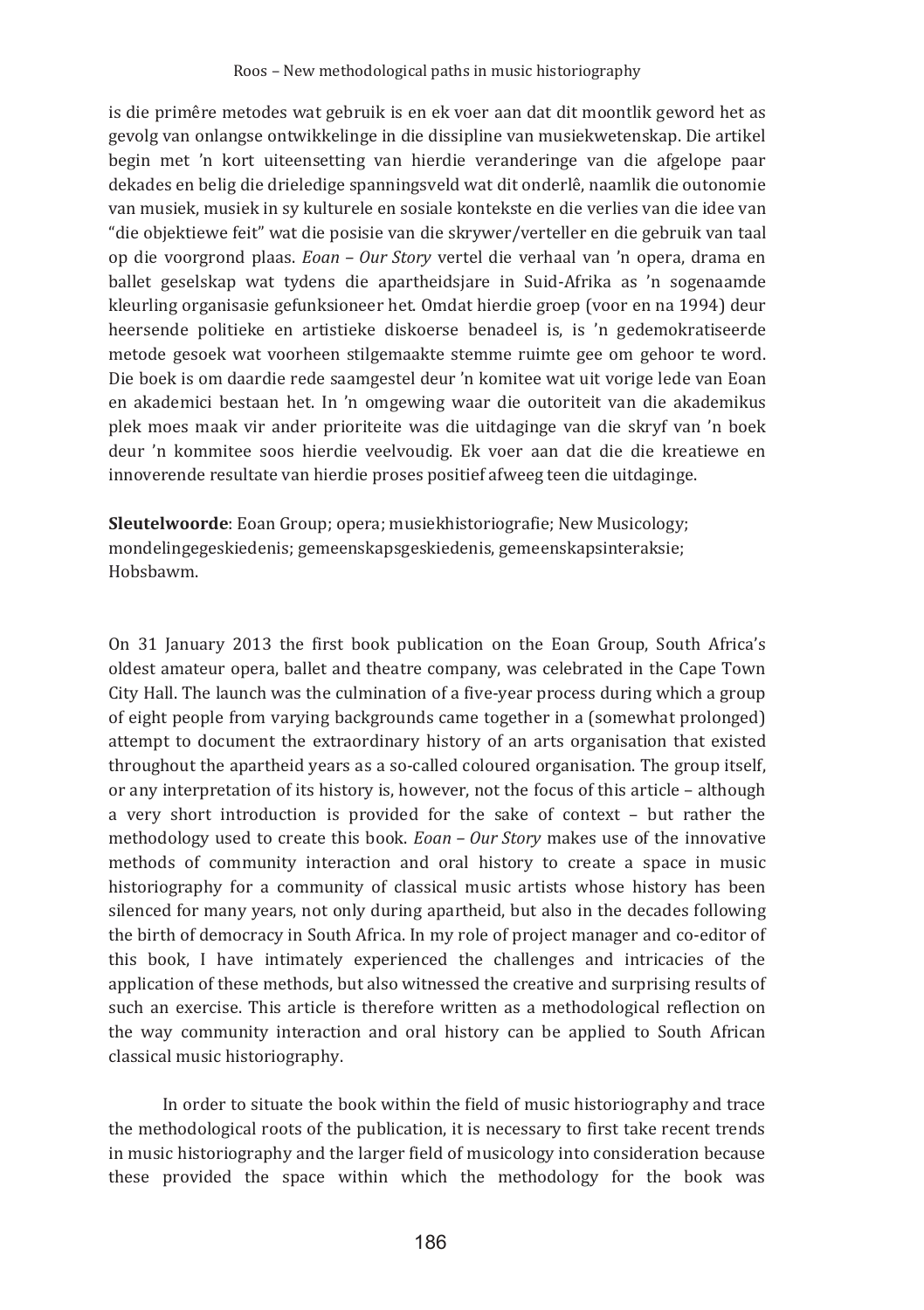conceptualised. It was also with these considerations in the background that the process of the making of this book was able to run its course in an unfettered manner.

The past thirty years has seen much debate and change with regard to the methodologies employed in the discipline of musicology, and the field of methodology to this day remains an area of continued contestation and innovation. During much of the twentieth century the discourse within musicology was dominated by an approach that viewed the musical work as an autonomous and closed entity, worth studying for its own sake. In contrast to this, studies on music as a cultural product began gaining momentum with Joseph Kerman's (inJiamous 1985 publication Contemplating Music,<sup>1</sup> that debated the discipline's adherence to the hierarchy of music as autonomous and self-referential above the contexts that shape music. This debate has since made major inroads in the world of musicology and subsequently provided many innovative approaches and research outputs. In Anglo-American musicology, the "autonomy debate", as it came to be known, sparked a wave of research outputs in the 1980s and 1990s that prioritised contextual factors in analysis and historiography and established the disciplinary brand called New Musicology.

The primary philosophical and methodological traits of New Musicology have been discussed, debated and expounded upon by numerous writers including Lawrence Kramer, Susan McClary, Lydia Goehr, Gary Tomlinson, Nicholas Cook, Richard Taruskin and Suzanne Cusick (to name but a few) and the way this has changed the discipline is today well known in the academic fraternity. I will therefore not go into further discussion on this; suffice it to say that this trend's negative stance towards the methods of positivism and formalism in music studies continues to cause division amongst scholars and has even posited national disciplinary traditions on either side of the "new line".<sup>2</sup> Much of the research output has since gained the status of canonised literature, sparking yet another debate alleging the hegemony of New Musicology. Music as an autonomous entity has even seen a slight comeback with contributions by scholars as such as David Clark's discussion of the autonomy

<sup>&</sup>lt;sup>1</sup> J. Kerman, *Contemplating Music* (Harvard University Press, Cambridge: MA, 1985). This title has been used for the American edition of this publication. The British edition is entitled: *Musicology*

<sup>&</sup>lt;sup>2</sup> E. Rieger. "Crossing Boundaries? The Relationship between the Anglo-American and Austro-German Worlds of Musicology", Musicology Australia, 22, 1999, pp 81-88. With the exception of Christopher Ballantine's writings, see for instance his Music and its Social Meanings (1984), New Musicology gained a foothold in South African classical music scholarship from 2000 onwards, while some local scholars to this day reject the development altogether. Reflections on how New Musicology has influenced the discipline methodologically can be found in comments scattered among articles by scholars working in the tradition, including writers such as Martina Viljoen, Christopher Ballantine, Zelda Potgieter, Christine Lucia, Stephanus Muller, Carina Venter and Mareli Stolp, yet none of them specifically comment on more recent methodological developments in local music historiography. Hence the initiative to write this article.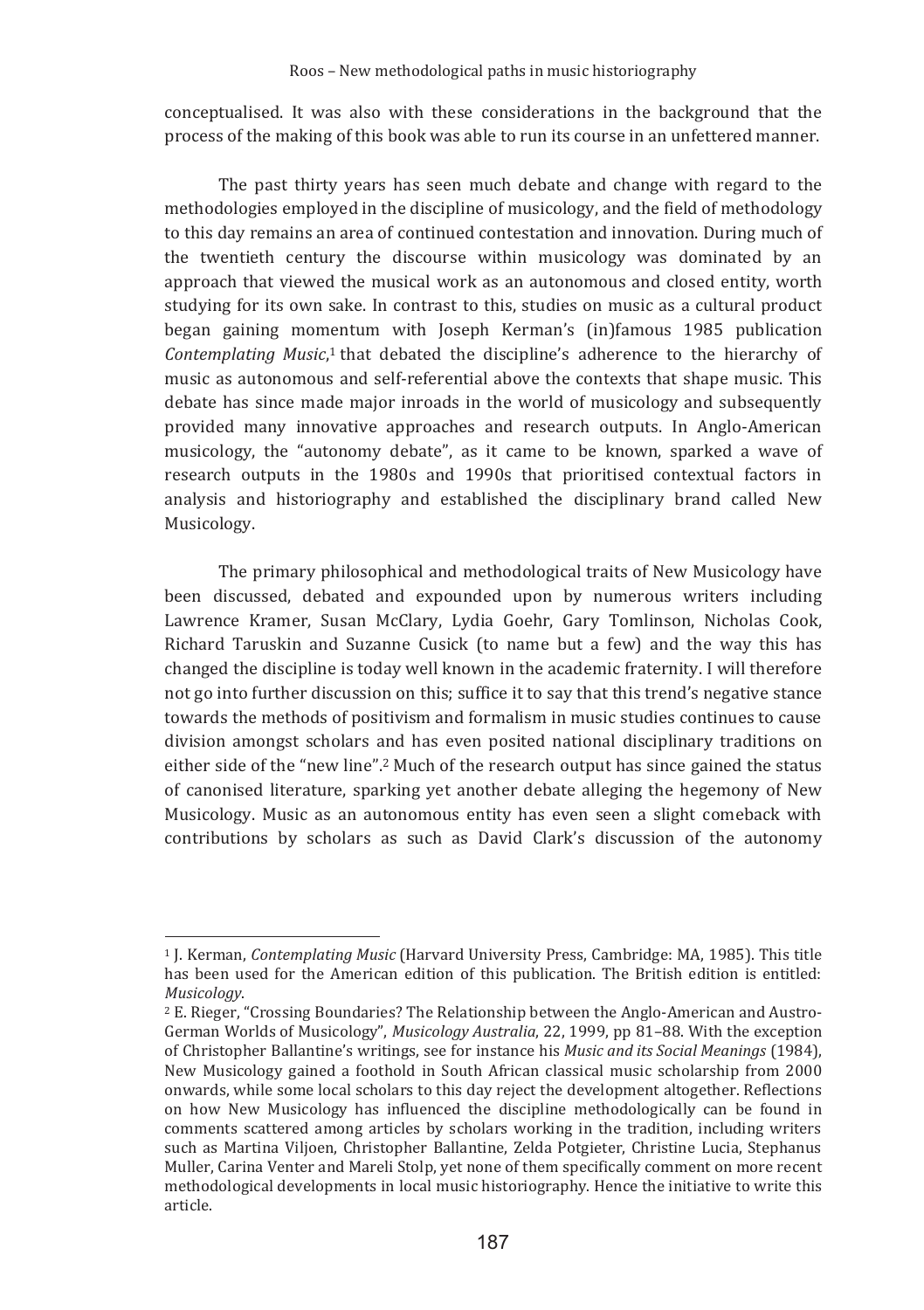principle in popular and jazz music in his article *Musical Autonomy Revisited*<sup>3</sup> and music educationalist Lucy Green's plea for the return thereof in Musical Meaning and Social Reproduction: A Case for Retrieving Autonomy.<sup>4</sup>

Apart from the establishment of New Musicology, the discipline of musicology (and for that matter much else in academia and the rest of the world) has been confronted by the emergence of post-modernist relativism that questions the idea of objectivity and existence of facts. Historians have debated this issue at length with writers arguing for and against a notion that seems to threaten the very principles upon which historiography as a discipline is based. Eric Hobsbawm formulates the problem as follows:

It has become fashionable in recent decades, [...] to deny that objective reality is accessible, since what we call "facts" exist only as a function of prior concepts and problems formulated in terms of these. The past we study is only a construct of our minds.<sup>5</sup>

Although Hobsbawm and many other historians do not necessarily support this train of thought,<sup>6</sup> relativism has come to stay and its pervasive influence can be seen in the dubitation of the authority of what was traditionally accepted as fact. In the humanities at least, this resulted in the heightened authority of language as written or spoken text in favour of the notion of the objective fact.<sup>7</sup> In other words, the way in which things are *formulated*, as Hobsbawm states above, is seen as "the truth" (even if very fleetingly and subjectively experienced) with a concomitant foregrounding of the author as protagonist, a trend its detractors like to describe as "the linguistic turn" that changed history into "another branch of literature".<sup>8</sup>

These developments have had a major influence on the writing of music history. In his essay The Historiography of Music: Issues Past and Present, Leo Treitler reveals his scepticism towards the ways in which the autonomy debate as well as the elevation of language and the author has affected music historiography. He writes that "the historical object can be so densely contextualized as to be camouflaged into invisibility; [or] it can disappear in the brilliant glare of idiosyncratic virtuoso writing".<sup>9</sup> Admittedly so, a number of present day scholars in musicology, Richard Taruskin for one, have built their reputations and followings from vast and in-depth knowledge as well as virtuoso and entertaining writing skills. However, despite

<sup>7</sup> R.I. Evans. *In Defence of History* (Granta, London, 1997), pp 75-102.

<sup>8</sup> Evans, *In Defence of History*, pp 75-103.

<sup>&</sup>lt;sup>3</sup> D. Clark. "Musical Autonomy Revisited", in M. Clayton, T. Herbert and R. Middleton (eds), The Cultural Study of Music, a Critical Introduction (Routledge, New York and London, 2003), pp 159-170.

<sup>&</sup>lt;sup>4</sup> L. Green, "Musical Meaning and Social Reproduction: A Case for Retrieving Autonomy", Educational Philosophy and Theory, 37, 1, 2005, pp 77-92.

<sup>&</sup>lt;sup>5</sup> E. Hobsbawm, On History (Weidenfeld & Nicholson, London, 1997), p viii.

<sup>&</sup>lt;sup>6</sup> Hobsbawm goes on to state that "without the distinction between what is and what is not, there can be no history", see p viii.

<sup>&</sup>lt;sup>9</sup> L. Treitler. "The Historiography of Music: Issues Past and Present". in N. Cook and M. Everist (eds), Rethinking Music (Oxford University Press, Oxford, 1999), pp 356-377.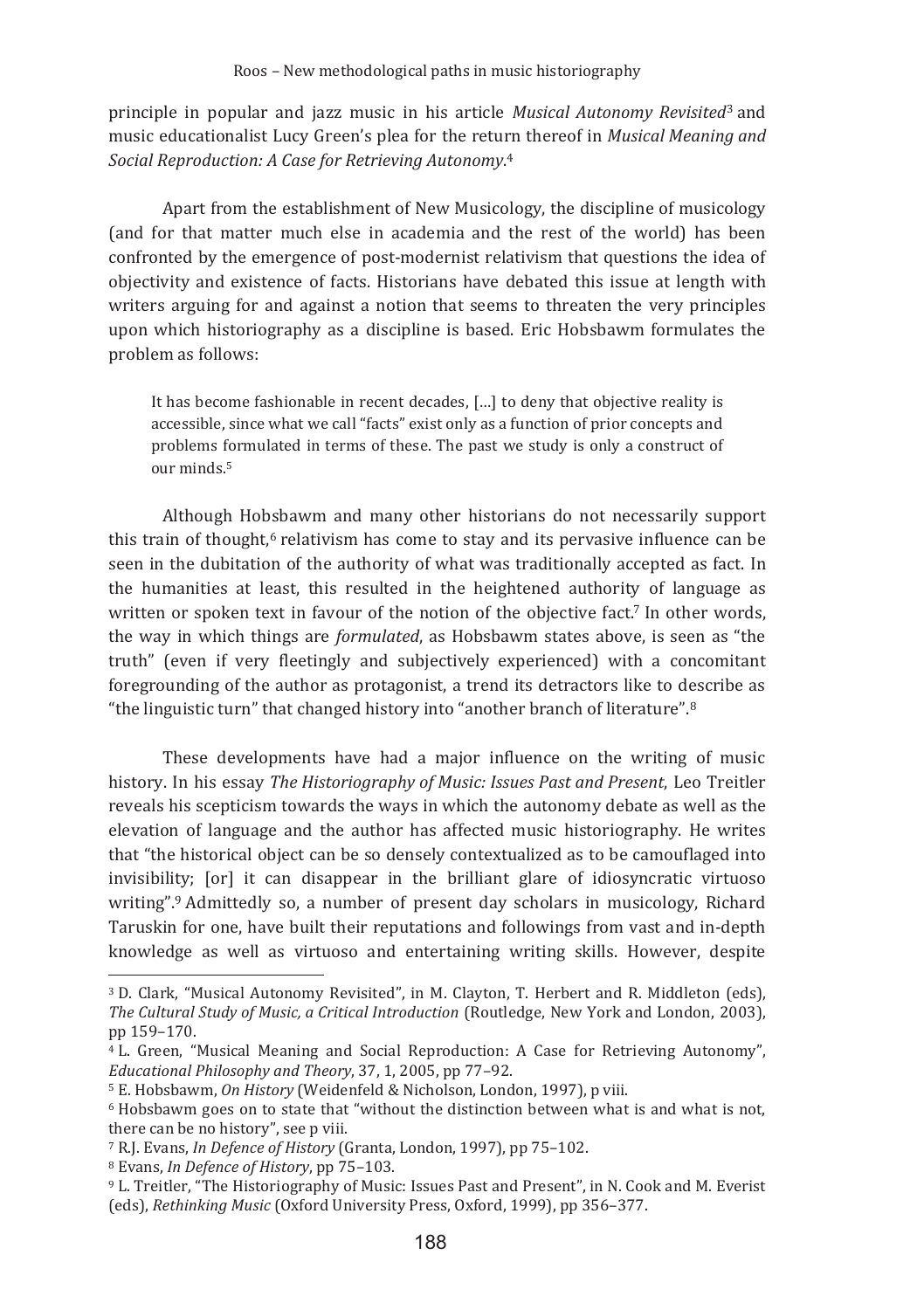Treitler's fingering of the "dangers" of these new trends and his underwriting of the idea of music as object, the triangular tension that plays out in current music historiography are clearly set out: music (as autonomous text), its social, cultural and political contexts and the language through which it is transposed to the reader, are the considerations that nowadays need to be taken into account when one attempts to write music history. The foregrounding of the social and political context of music making, the focus on the voice of the author and the legitimacy of multiple representations and interpretations of a given historical experience in music historiography can however do good service. Such concerns have levelled the playing fields for the writing of histories of music that would not have found their way into an environment where formalism and positivism continue to hold sway. Such concerns have indeed formed the methodological foundations of the creation of Eoan - Our Storv.

In South African historiography in general, oral history as a method and the documenting of social histories via community engagement have been productively employed since the 1970s and abroad it has been in use since the 1940s. Against the backdrop of histories that were marginalised or repressed during apartheid, institutions such as the Centre for Popular Memory (CPM) at the University of Cape Town:<sup>10</sup> the Sinomlando Centre at the University of KwaZulu-Natal:<sup>11</sup> the History Workshop at the Wits University;<sup>12</sup> and many more, have done much to educate students and communities in oral history research, theory and representation. The practise and theory of oral history in South Africa and abroad have been written on extensively.<sup>13</sup>

At the heart of oral history as a method lies the challenge toward the authority and power of the written archive as "truth". Sean Field argues that Portelli's 1994 conceptualisation of the method that,

approaches truth as much when it departs from "facts" as when it records them carefully, because the errors and even the lies reveal, under scrutiny, the creative processes of memory, imagination, symbolism and interpretation that endow events with cultural significance...<sup>14</sup>

This has been accepted by scholars worldwide and has validated oral history as method in itself instead of a way of "filling in the gaps of the archive".<sup>15</sup> The Truth and Reconciliation Commission (TRC) has also prompted a wide range of oral histories that illustrate the method's capacity to document and mediate painful pasts,

<sup>&</sup>lt;sup>10</sup> See www.cpm.uct.ac.za CPM is now defunct.

<sup>&</sup>lt;sup>11</sup> See http://sinomlando.ukzn.ac.za/

<sup>&</sup>lt;sup>12</sup> See http://www.wits.ac.za/historyworkshop

<sup>&</sup>lt;sup>13</sup> S. Field, "Turning up the Volume: Dialogues about Memory Create Oral Histories", South African Historical Journal, 60, 2, 2008, p 181.

<sup>&</sup>lt;sup>14</sup> A. Portelli, *The Text and the Voice, Writing, Speaking and Democracy in American Literature* (Colombia University Press, New York, 1994), p 53, as quoted in Field, "Turning up the Volume".

<sup>&</sup>lt;sup>15</sup> Field, "Turning up the Volume", p 176.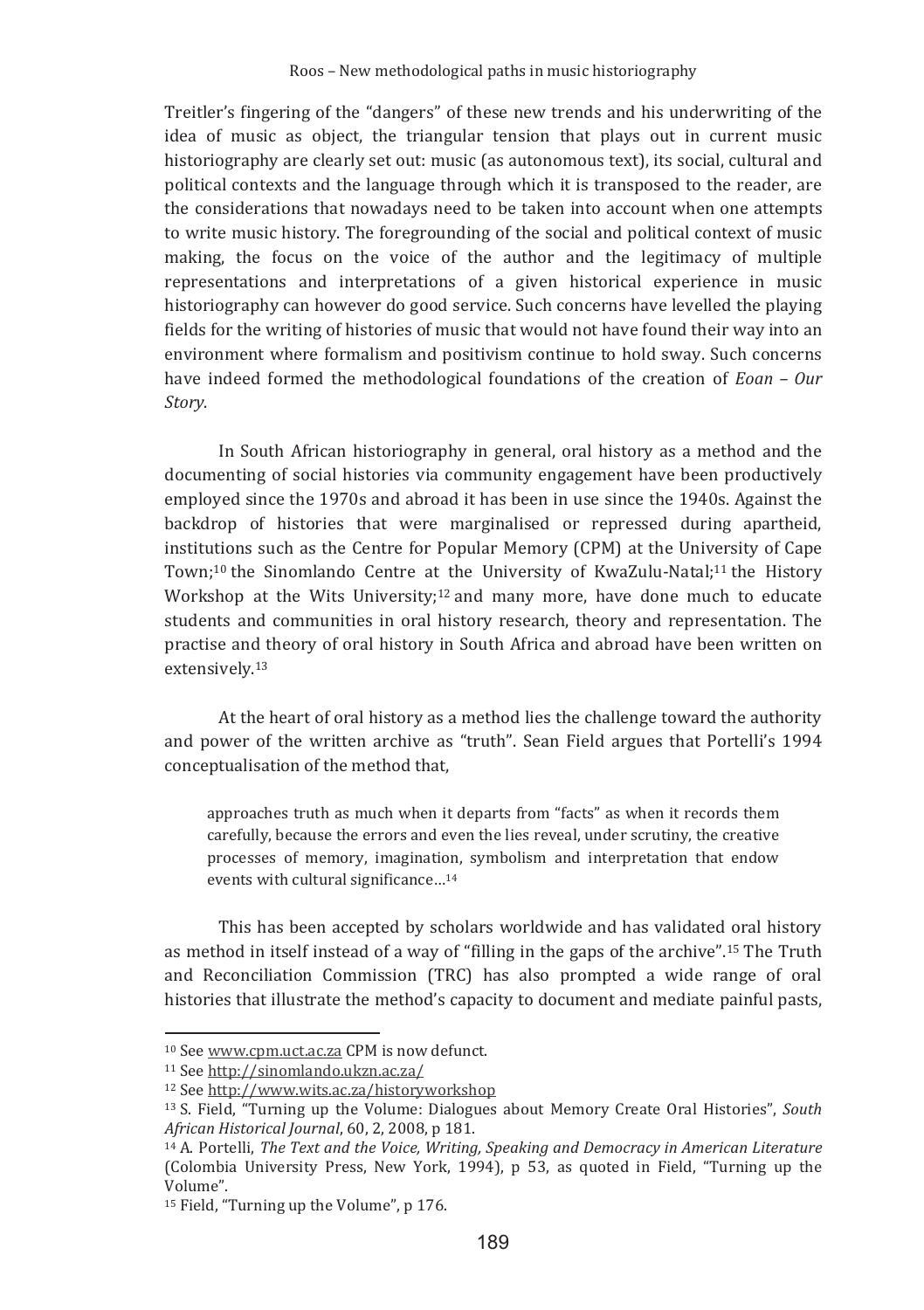yet Field warns against idealising oral histories as "the golden road to alternative or popular historical truth[s]", arguing that it opens up opportunities for the exploration of new insights in the way varying remembrances intersect with each other.<sup>16</sup>

Before we dive into the process of the making of Eoan - Our Story, some "factual" background is provided on the Eoan Group; this in order to give the necessary context for the methodological choices. The Eoan Group was founded in District Six in 1933 as a cultural and welfare organisation for the so-called coloured community of Cape Town, performing opera, ballet and drama throughout the apartheid years. During the early years of the group's existence their activities focused on elocution, drama, physical education and ballet rather than opera. In 1943, Joseph Manca, an accountant of Italian descent with a passion for opera, took over the group's choir and in the course of the following 13 years, he developed the choir into an amateur opera company. In March 1956, the Eoan Group presented Cape Town audiences with a full-scale production of Verdi's La Traviata, sung in Italian and performed in traditional Italian style. This production was part of a bigger Arts Festival that included a range of choral, ballet and drama productions, all staged in the Cape Town City Hall in the course of that year. District Six was notorious for its poor living conditions where inhabitants had little access to education or well-paid jobs and unemployment and poverty were rife. Despite these adverse circumstances, Eoan's first opera production proved most successful and in the twenty years following this performance, its name became synonymous with opera production in Cape Town.<sup>17</sup>

From 1956 to 1975 the Eoan Group was an active part of the classical music scene of Cape Town and was popular with the opera loving public. During these years the group presented eleven opera seasons; toured the country twice; launched a Second Arts Festival in 1962; premièred an indigenous ballet (The Square by Stanley Glasser): and had the opportunity to tour abroad in 1975. Its history bears testimony to exceptional talent and the will to overcome. Many singers (including various principal singers) could not read music notation, singers were unfamiliar with the Italian language and throughout these years, none of their singers, dancers, trainers, producers or other support staff were paid professional fees. In fact, all activities took place after working hours and over weekends. As a result of South Africa's racial policies during apartheid, however, the group was not allowed to perform with white opera and ballet companies and never gained access to first-class education opportunities. Another chronic problem was that of funding: sustaining an ever growing amateur opera company was a huge financial burden and for most of this time, the group accepted funding from the apartheid government in order to be able to stage its productions. Small as these amounts may have been compared to subsidies received by white opera companies, it caused the group to become

<sup>&</sup>lt;sup>16</sup> Field, "Turning up the Volume", p 177.

<sup>&</sup>lt;sup>17</sup> H. Roos, "Opera Production in the Western Cape: Strategies towards Indigenization". DPhil thesis, Stellenbosch University, 2010, chapter 2.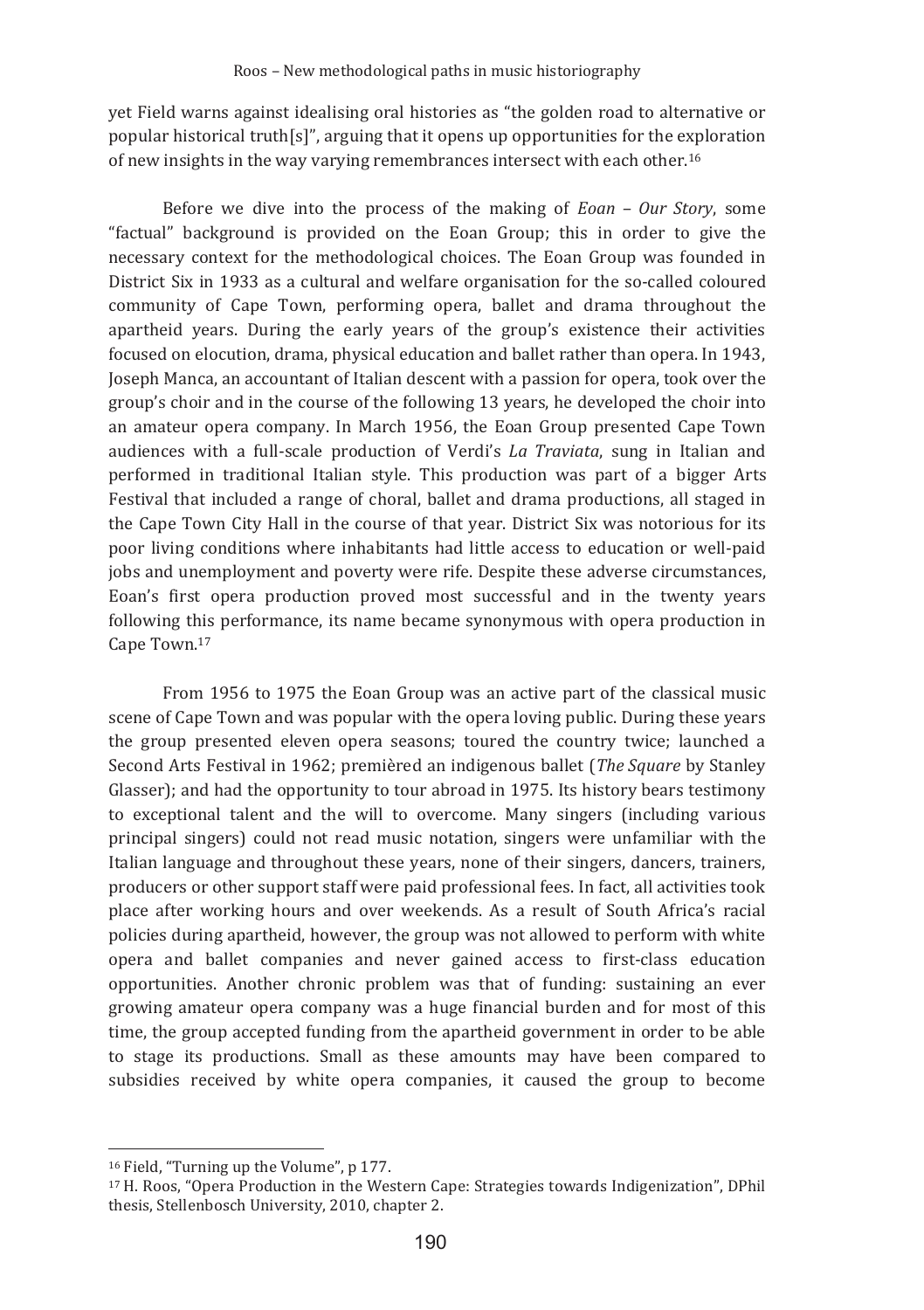politically compromised and by the late 1970s the coloured community viewed the Eoan Group as supporters of the apartheid government – and withdrew its support.<sup>18</sup>

By 1975, when the group presented its last opera season, its repertoire included eleven operas and three musicals: Verdi's La Traviata, Rigoletto and Il Trovatore; Puccini's Madame Butterfly and La Bohème; Strauss's Die Fledermaus; Bizet's Carmen: Donizetti's L'Elisir D'Amore: Rossini's Barber of Seville: Leoncavallo's I Pagliacci; and Mascagni's Cavalleria Rusticana. In the late 1960s, the group premièred the South African productions of three Hammerstein musicals: Oklahoma!, South Pacific and Carmen Jones. However, with Manca's resignation from the group in 1977, the curtain came down on an era of prolific opera production.<sup>19</sup> The group nevertheless continued its activities, albeit on a much smaller scale and it currently functions as a bailet school. In 2013 the Boan Group celebrated the 80th anniversary of its founding.

Indicative of the difficulties of dealing with a politically compromised past, the extraordinary history of this group however remained under wraps until late in 2006.<sup>20</sup> The head of the Documentation Centre for Music (DOMUS), Prof. Stephanus Muller, describes how this history was re-discovered in his introduction to the book:

The story of this book starts with a telephone call on 14 November 2006 to Ms Santie de Jongh, the archivist of the Documentation Centre for Music (DOMUS) at Stellenbosch University's Department of Music. The enquiry about Eoan documents by Mr Charles de Long, a former member of the Eoan Group now living in Australia, and Santie's diligent pursuit of information to help him, set in motion, over the course of the next twelve months, a series of visits and meetings between the Department of Music and the Eoan Board (based at the Joseph Stone Theatre in Athlone. Cape Town).<sup>21</sup>

After a protracted period of negotiation between the current leadership of the group, the Eoan Board, under direction of Shafiek Rajap and DOMUS at Stellenbosch University, the Eoan Group Archive was transferred from the Joseph Stone Theatre in Athlone on the Cape Flats to DOMUS in February 2008. During the negotiations a contract was drawn up by the Eoan Board, DOMUS and Stellenbosch University's legal team to facilitate the transfer. It was a contract that incorporated two significant conditions. Firstly, the archive was not donated to DOMUS, it was loaned to DOMUS in terms of a 99 year loan agreement, indicating that the Eoan Board decided not to relinquish ownership of the archive to the university. In the context of Stellenbosch University's political standing during apartheid and its exclusion of coloureds from its campus for many years, this is understandable, and from the onset, those involved

<sup>&</sup>lt;sup>18</sup> Roos, "Opera Production in the Western Cape", chapter 2.

<sup>&</sup>lt;sup>19</sup> Roos, "Opera Production in the Western Cape", chapter 2.

<sup>&</sup>lt;sup>20</sup> I discuss the way in which the history of the group has been dealt with after the cessation of opera activities in 1980, until the discovery of the archive. See H. Roos, "Remembering to Forget the Eoan Group": The Legacy of an Opera Company from the Apartheid Era", South *African Theatre Journal*, 2006, 27, 1, pp 1-18.

<sup>&</sup>lt;sup>21</sup> Eoan History Project, *Eoan - Our Story*, p xiv.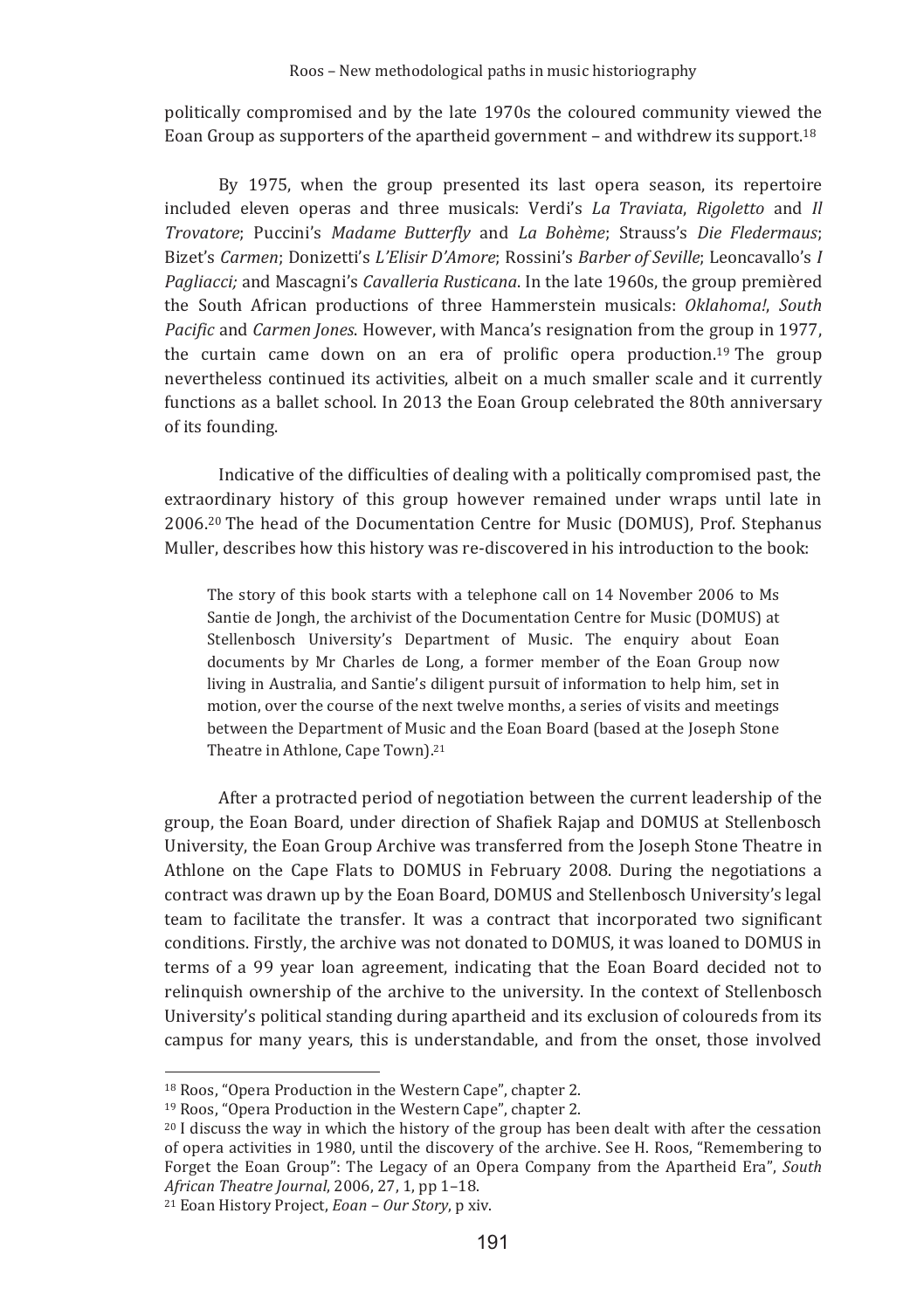with the archive and the making of this book were acutely aware of the fact that this material was an important part of coloured cultural heritage and one towards which the community felt a strong sense of ownership. Secondly, the contract stipulated that DOMUS was to publish a book on the history of the group.<sup>22</sup>

In the early stages of the making of the book, Muller came with two suggestions that were destined to influence the methodology as well as the content of the end product in a decisive manner. Firstly he suggested that the format of an oral history be used instead of a conventional history. A cursory investigation into the archive indicated that the story of the Eoan Group was that of artistic expression silenced by political concerns, not only during apartheid, but also after the political liberation of 1994. From the pages of the archive emerged a story of prolific opera production running concurrently with a narrative of political compromise that ultimately succeeded in silencing the voices of opera singers, choristers, actors and ballet dancers.<sup>23</sup> Representative of this, the documentation on the group's history lay stowed away underneath the orchestra pit in the Joseph Stone Theatre for more reasons than just that of needing storage space. Since many of Eoan's former opera singers, dancers and actors were still alive when the archive came to DOMUS (they were aged between 60 and 90 at the time), the format of an oral history provided an ideal opportunity to engage with the Eoan community.

In his essay The Voice of the Past, Paul Thompson argues that all history writing depends on its social purpose, vet oral history has the potential to change the content and purpose of the discipline.<sup>24</sup> It does this in a variety of ways, among others, by breaking down traditional barriers (i.e. between the academic and the interviewee) but most relevant to our situation, oral history, "can give back to the people who made and experienced history, through their own words, a central place [in history]". Peter Burke describes it as part of "la nouvelle histoire" where the traditional "view from above" that focuses on the deeds and views of great men is replaced by a "view from below" offering "the views of ordinary people and their experience of social change".<sup>25</sup> This is not to say that the opera performances of Eoan are deemed lower in the hierarchy of "great deeds", but through oral history the experiences of ordinary people involved in an organisation such as Eoan, who performed opera in extraordinary circumstances, can be related to the reader through the medium of the every day.

Secondly, Muller suggested that this book could be created together with members of the Eoan community in contrast to the conventional academic enterprise of the single-authored monograph. This decision was based on various concerns. On

<sup>&</sup>lt;sup>22</sup> See University of Stellenbosch (hereafter US), Documentation Centre for Music (hereafter DOMUS), Eoan Group Archive, "Memorandum of Agreement between Eoan and Stellenbosch University", dated 28 January 2008.

<sup>&</sup>lt;sup>23</sup> Roos, "Remembering to Forget the Eoan Group", p 2.

<sup>&</sup>lt;sup>24</sup> P. Thompson, "The Voice of the Past: Oral History", in R. Perks and A. Thomson (eds) The Oral History Reader (Routledge, London and New York, 2003), pp 25-31.

<sup>&</sup>lt;sup>25</sup> P. Burke, New Perspectives on Historical Writing (Polity Press, Cambridge, 2001), pp 2-4.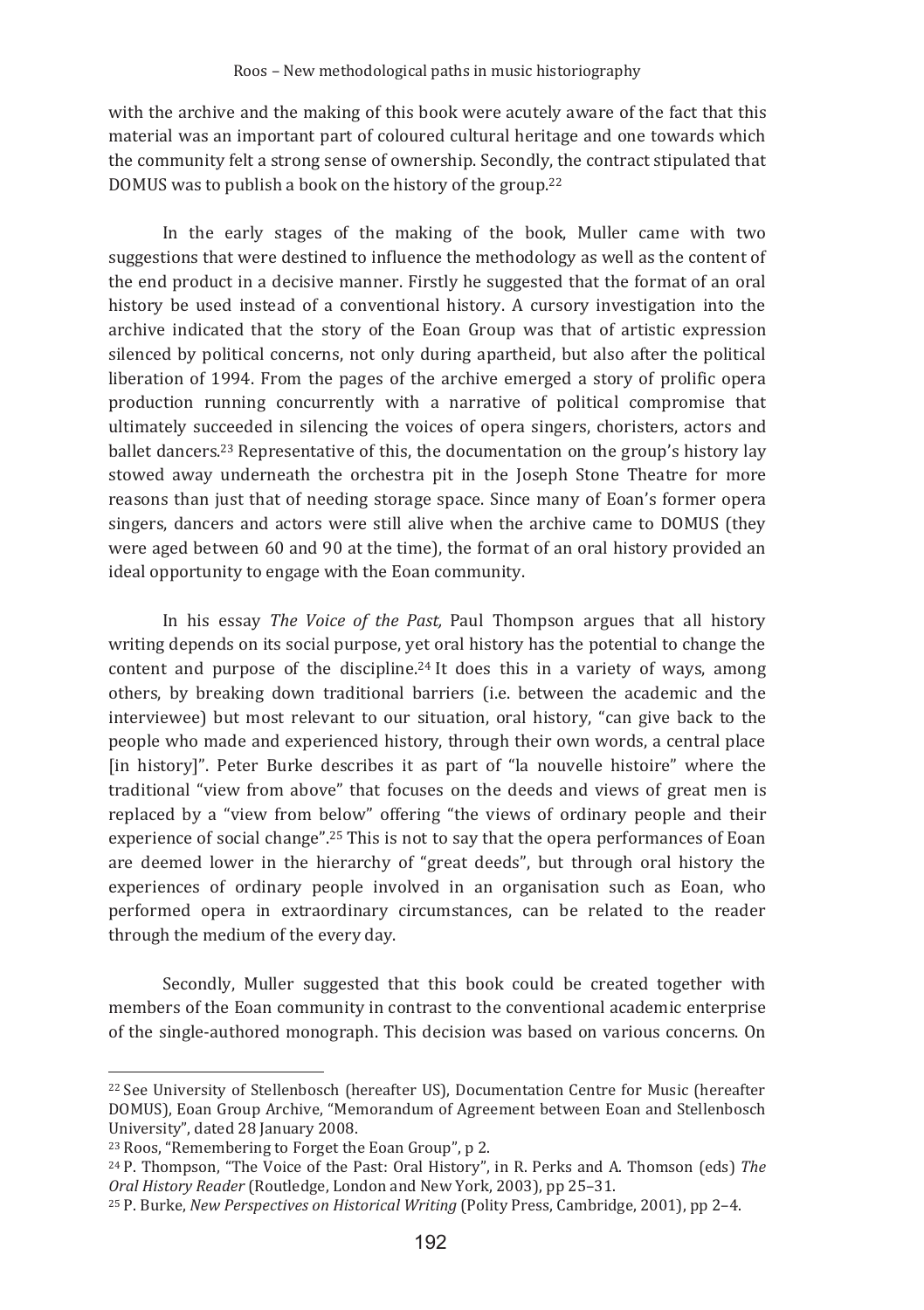the one hand, Stellenbosch University has formally acknowledged that in order to serve as a relevant institution within the wider community of South Africa, it should actively engage with the community outside conventional academic borders. Accordingly, the university has established a division for community Interaction that initiates and manages partnerships with communities, thus facilitating cooperation and providing the means whereby both parties can actively partake in the discovery and production of knowledge in a reciprocal relationship.<sup>26</sup> It is for this reason that the term "interaction" has been chosen, rather than "engagement" since the policy consciously seeks a two-way relationship<sup>27</sup> where power is shared equally between scholars and the community. On the other hand the university also acknowledged that it has a responsibility to engage with the past in order to heal wounds caused by apartheid. It is in this spirit that the format of  $Eoan - Our Story$  as an oral history, compiled together with former members of the group, was created.

Lofty ideals aside, in practice this would imply that authorship would be a group effort and the concept of "making a book by committee" presented uncharted territory where control of the author had to be surrendered in favour of collective decision-making. I will now describe how this process unfolded and, at points where the format and content of the book were clearly influenced by the group decisions, highlight how the outcome of such decisions diverged from purely academic concerns

Fundamental to the project was the establishment of a relationship between the Eoan community and the university. As mentioned before, historically, Stellenbosch University does not have the best of reputations with the coloured community, especially within the generation that bore the brunt of apartheid legislation. Our entire target group comprised individuals formerly shunned by our institution. Building this relationship also proved to be an ongoing process which continues to this day. We began by holding a series of meetings at venues where the group used to perform. On 1 October 2008 a meeting was held with the Eoan Board and important role players in the Eoan community in the Joseph Stone Theatre in Athlone. This was followed by a meeting with a larger group of former Eoan soloists, choir members, dancers and administrators in the District Six Museum in Cape Town. The purpose of these meetings was for us to come to know former members and spread the word amongst the community about our plans to produce a book together with them.

After advertising widely in provincial and local newspapers and on radio, a public meeting to discuss the book project was held on 9 November 2008. It was attended by about 25 people and had the main purpose of finding volunteers to participate in the book project. Four attendees volunteered to become involved. They were Bishop John Ulster (a retired pastor from the Moravian Church, born and bred

<sup>&</sup>lt;sup>26</sup> "Stellenbosch University Community Interaction Policy", 2009 at http://www.sun.ac.za/ english/ci/about/policy-documents, accessed 29 July 2014.

<sup>&</sup>lt;sup>27</sup> "Stellenbosch University Community Interaction Policy", para. 4.3.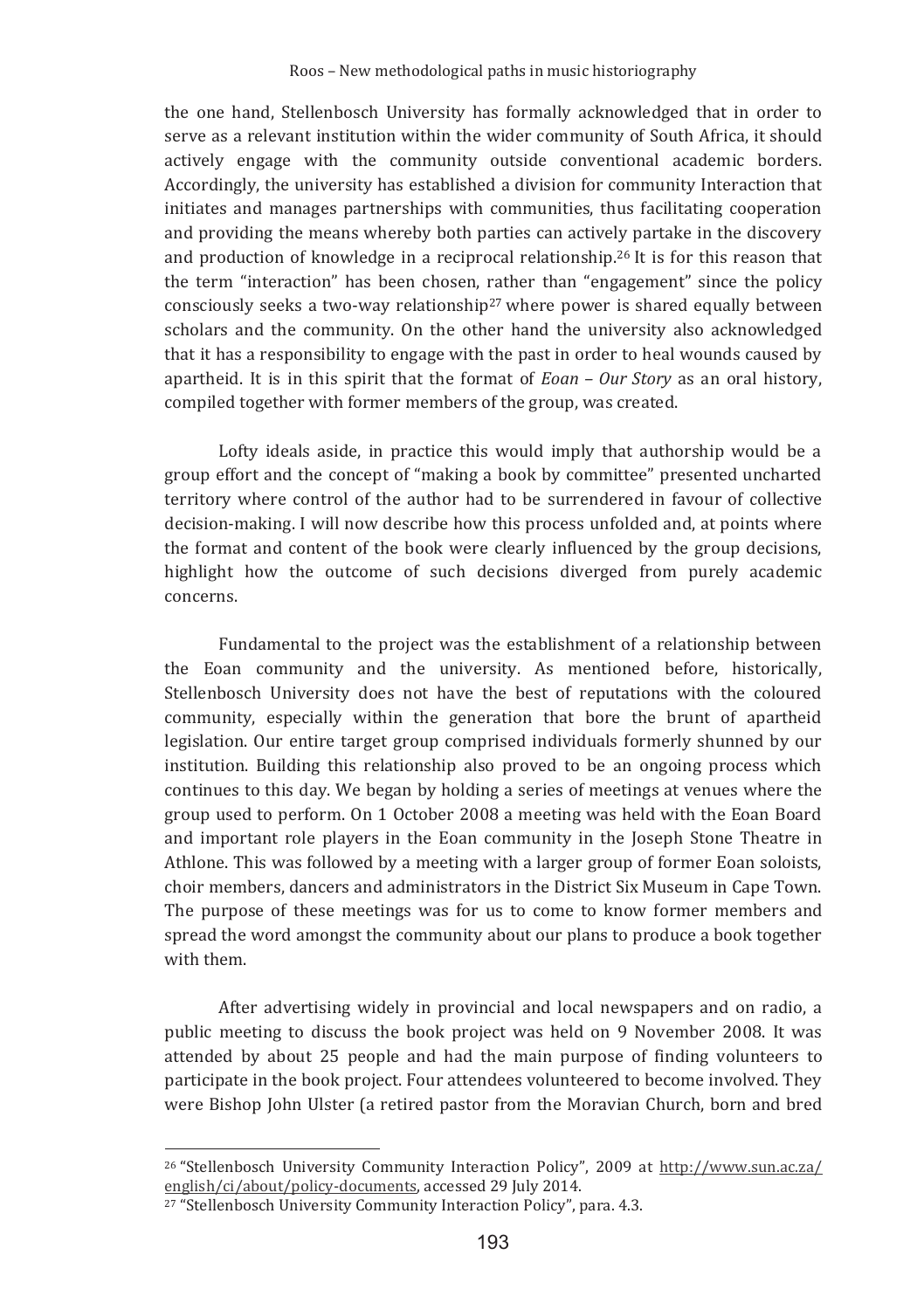in District Six, and brother of the conductor Dan Ulster); Ronnie Samaai (a violin teacher in his seventies who runs his own music school and is the brother of one of Eoan's principal tenors, Gerald Samaai): Ruth Fourie (a retired nurse in her seventies and widow of Eoan's most famous baritone, Lionel Fourie); and Wayne Muller (then still a journalist at Die Burger whose interest in the book was triggered by his father's close friendship with Gerald Samaai). The DOMUS team consisted of Stephanus Muller (head of DOMUS): Santie de Jongh (DOMUS archivist): Christine Lucia (extraordinary professor in the Department of Music) and myself.

These eight people now formed the Eoan Group Book Committee. A few months later, Philip Swales (chairman of the Eoan Group Trust and former principal baritone of the group) also joined the Book Committee, while Bishop John Ulster resigned due to his already overextended commitments. By this time, I was appointed as the coordinator of what became known as the Eoan Group Book Project. My academic research interests (opera production in the Western Cape) and specifically my interest in the Eoan Group Archive meant that I was ideally placed to hold together a process that we knew was going to make substantial demands on time and logistics.

Even at this early stage, the process of discussion was being filmed by Arvan Kaganof, who had agreed to make a documentary film about the process of making the book. This development followed from the realisation that the process of making a book on Eoan would be a fascinating contemporary process of how the South African past is negotiated, claimed, used, contested and eventually written by South Africans. The idea therefore took root not only to compile memories as an historical celebration of Eoan (the book), but reflexively also to document the engagements between role players and their attendant emotions as glimpses on the ways in which a painful past is mediated in the present.<sup>28</sup>

In early 2009 the book committee held a series of meetings in quick succession to kick start the process. At these meetings themes and ideas for the book were explored and it was during a meeting on 5 March 2009 that the first major collective decision was made that determined the structure of the book. It was decided to arrange questions for interviewees on the basis of a number of themes; in the end these themes became the chapters of the book. As a result the format of the book steered away from a chronology while simultaneously creating space for traumatic experiences to be related as much as celebratory ones. The following themes and related keywords shaped the interviews:

<sup>&</sup>lt;sup>28</sup> Kaganof's film on this material, entitled "An Inconsolable Memory", was completed early in 2013. It premièred at the Encounters Film Festival in Cape Town in June and was also screened at the International Documentary Film Festival in Amsterdam in November 2013 where it was short-listed for the Feature Length Competition. The film has also been screened at national and international festivals in the course of 2014 when it played in Milan, Italy in May; Seoul in South Korea in August; and was also screened at the National Arts Festival in Grahamstown in July.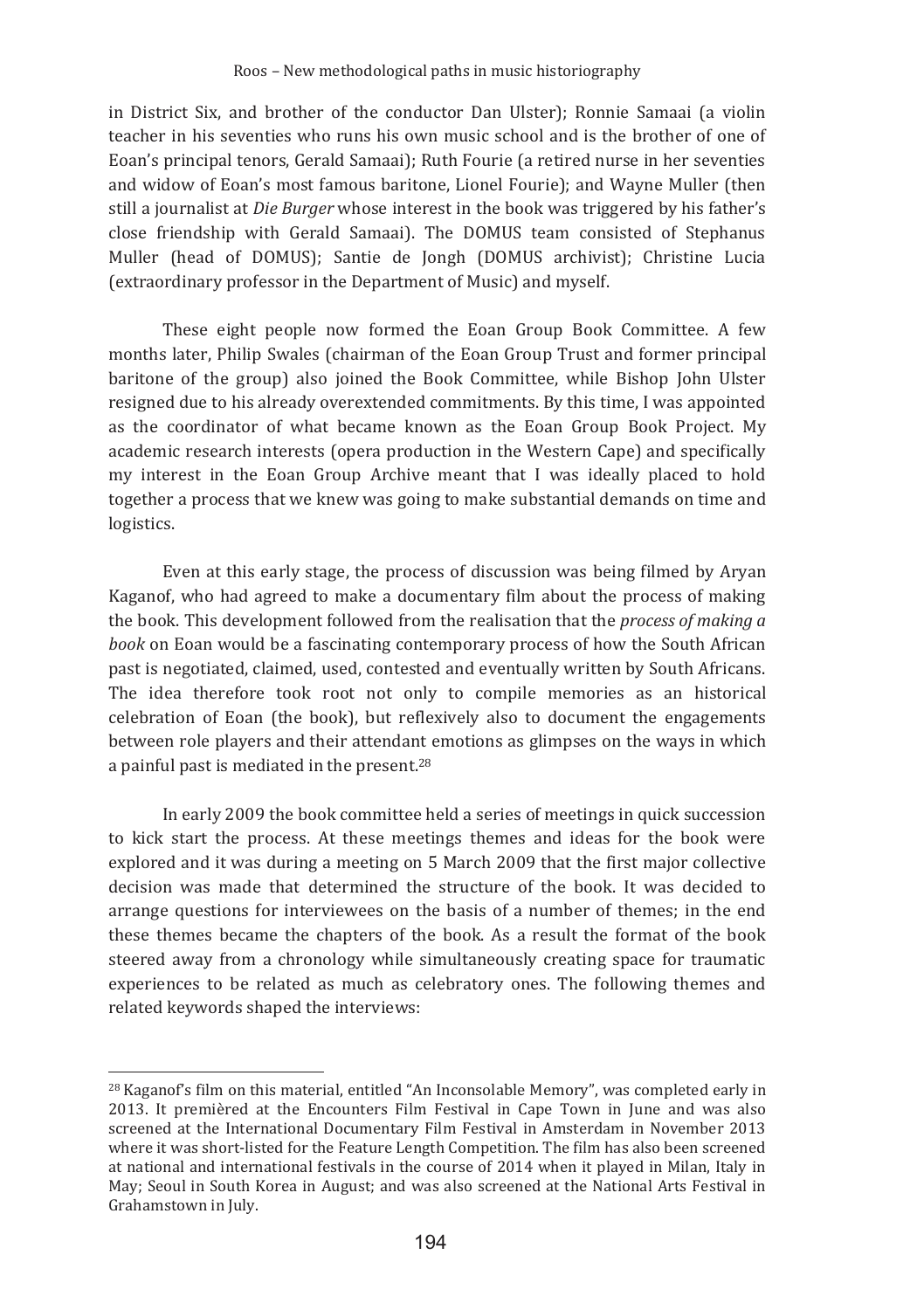- 1. Origins: the beginnings of the group; its leaders; opera production; the group branches; the group as social welfare organisation focusing on cultural "upliftment", serving the community and early religious convictions.
- 2. Body: "the dancer"; racial categorisation; inclusion/exclusion on the bases of race; the influence of legislation and separate amenities on day-to-day activities.
- 3. Structure: leadership; finances; administration; the Eoan Trust and the Eoan Board; managerial hierarchies within the group.
- 4. Work: livelihood; artists being in or out of work; rehearsals; performances; teaching others; training self; backstage activities; the building of sets and the sewing of costumes.
- 5. Play/On stage: productions; drama; great operatic disasters; successes; musicals; oratoria; opera; operetta; stardom; voice coaching and vocal roles; the orchestra: dance and ballet: the chorus: and operatic directing.
- 6. Place: venues for performances; rehearsals; admin spaces; artists' homes; going on tour; the destinations; accommodation during tours and going overseas.
- 7. Support: family; the community (all races); funding in general; government subsidies (municipal, provincial); and individuals who supported the group.

These themes allowed for a discussion on and beyond the music and aimed to illustrate how the activities of the group, including opera, ballet and drama, made a difference to ordinary people who were on the receiving end of a politically unjust system.

On the basis of these themes the committee then collectively compiled and arranged sets of questions to form the basis of the interviews. Structurally, this was important not only because it would facilitate a more focused collection of data, but also because the interviews were being conducted by a team of people (the committee members) whose backgrounds, interests and personal involvement with the interviewees and Eoan's history were vastly different. A consent form was prepared stating clearly that the purpose of the interviews was to "document the history and legacy of this group as a book, film documentary and web-based media  $huh''$  29

Between May and October 2009, the committee embarked on a series of interviews with former singers, dancers, administrators, journalists and, where needed, their family members. The process of finding interviewees, however, began before the book committee was put together with my efforts to make contact with individual Eoan members via telephone. These conversations were often characterised by concerns voiced by former members who needed to be convinced of Stellenbosch University's commitment to the preservation of the cultural heritage of the group, and questions on why the archive was not transferred to the University of the Western Cape or the University of Cape Town, universities that historically had much closer ties with the group. During the first round of meetings held in the course of 2008, community members were also requested to make themselves available for

<sup>&</sup>lt;sup>29</sup> US, DOMUS, Eoan Group Archive, Group Book Project, Consent Form, dated 2009.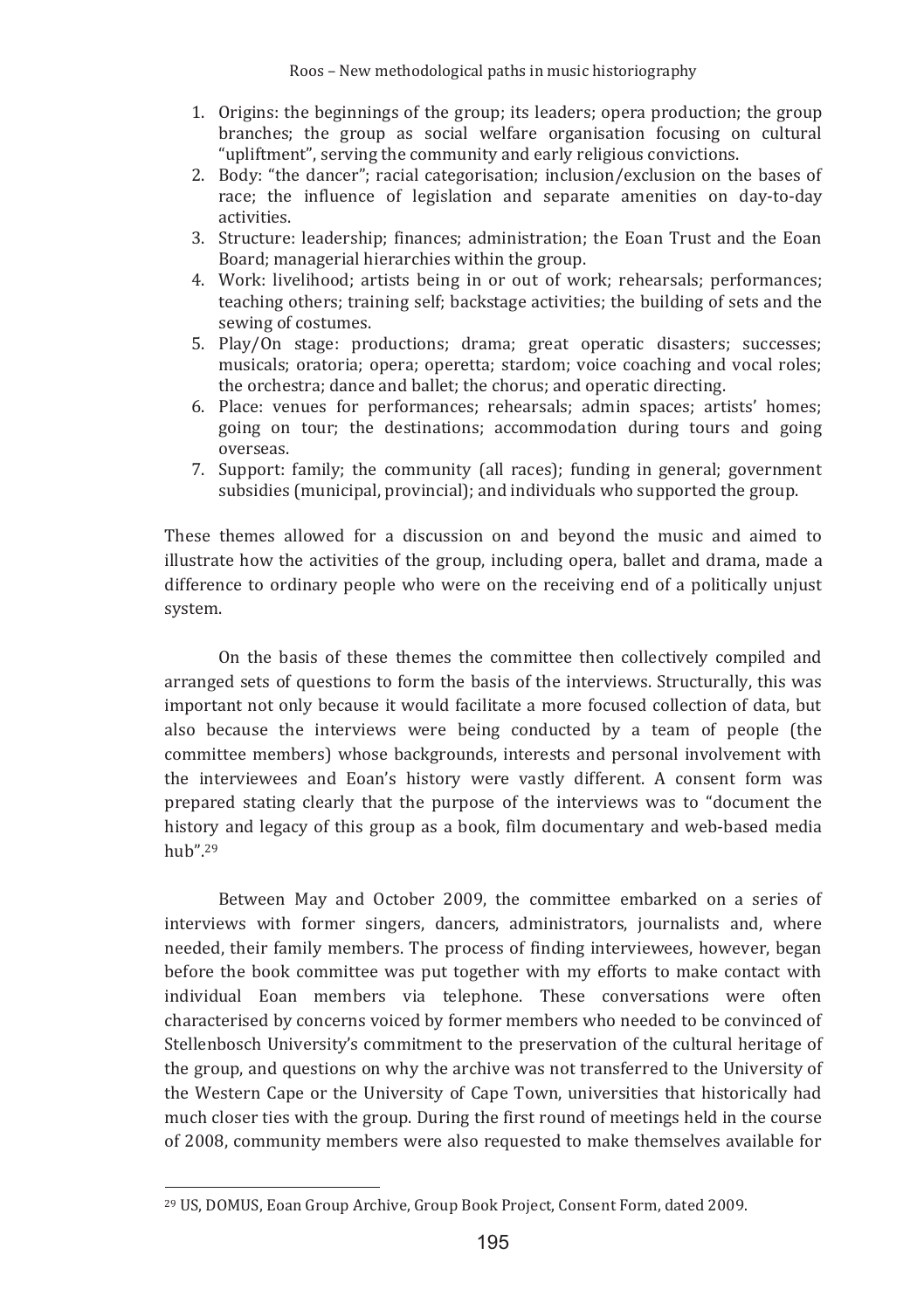interviewing and through persistent phoning, talking and asking for more names and numbers, the list grew as news about the proposed book spread amongst the Eoan community. Furthermore, the book committee decided not only to interview prominent Eoan artists, but also those who stood on the periphery. These were people who witnessed the group's performances and those who had watched the group's gradual descent into political compromise and rejection by their own community. By April 2009 the list reached close to 50 individuals.

During the time of interviewing, the committee met regularly to discuss progress and problems, to reflect on the challenges and make adjustments. In reportbacks by committee members it became clear that "insiders" such as Ruth Fourie, Wayne Muller or Phillip Swales were at times able to elicit much more productive material from interviewees. The complexity of the interview process was illustrated in numerous instances where previous friendships existed or where the power balance between interviewer and respondent was offset by racial categories created and enforced by the apartheid system. Stephanus Muller, for instance, reported that his interview with Prof. van der Ross, former chancellor of the University of the Western Cape and former chairperson of the Eoan Group Trust, resulted in a series of statements Van der Ross thought a white man such as Muller would want to hear.

The opposite became apparent when Ruth Fourie conducted an interview with principal soprano Ruth Goodwin. Their friendship and shared history of more than sixty years produced the most poignant statements, this in contrast to the provocative and defensive tone Goodwin took towards me whenever I telephoned her to arrange a meeting. In Wayne Muller's interview with Gerald Samaai, which is extensively quoted in the book due to its wealth of insightful and poignant material, Wayne addressed Samaai in the colloquial manner of "oom" (Afrikaans for uncle) and in this familial atmosphere Samaai's honesty about, amongst other things, the consequences of the political compromise the group made, became one of many treasured quotes in the Eoan Group Archive. During December 2009, the recorded interviews were digitally copied and given to students who then began the long and time-intensive process of transcribing them. Eventually, more than seventy-five hours of audio-material was transcribed into a body of approximately 200 000 words.

At the committee's meeting of 25 February 2010 it was decided that enough interviews had taken place for the book project to go ahead. Although new names of potential interviewees continued to crop up, the committee decided that continuing with these was more properly the future responsibility of DOMUS and that priority now had to be given to shaping the book from the material that had already been collected. The transcripts of the interviews were divided between the members of the committee with the instruction that they should methodically flag passages as they pertained to the themes according to which the interviews had been structured. After this exercise, I was asked to organise all selected material by theme.

This process took some months to complete and on 6 October 2010 the committee met again to decide on the way forward. This was a seminal meeting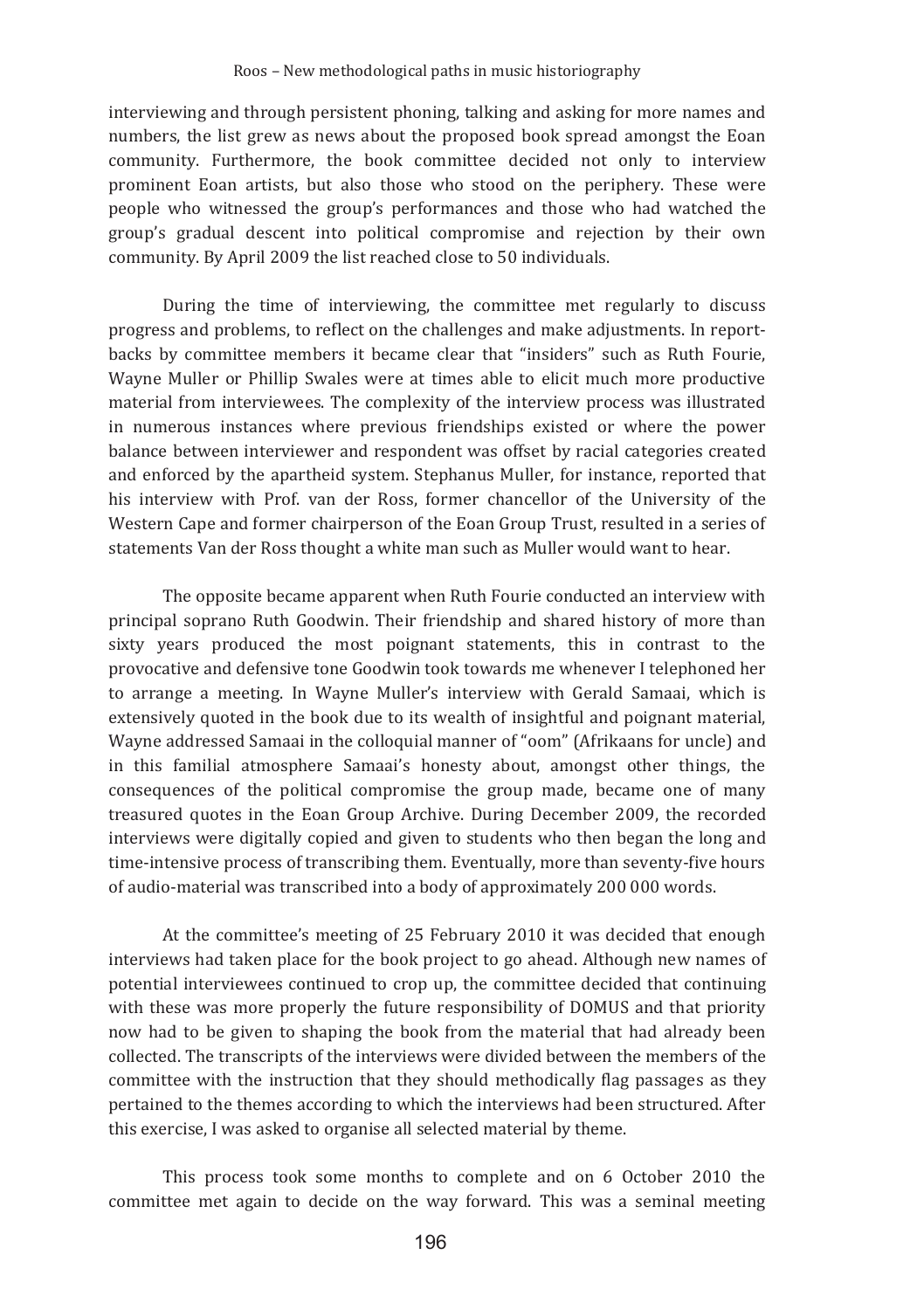because we were now at a stage where editorial decisions needed to be made and a robust discussion followed on how to create a narrative from the material and who would undertake this task. Stephanus Muller, for instance, suggested we pass the material on to an academic or creative writer outside the book committee. After much debate this suggestion was put aside because the committee felt that the "heartbeat" of the project (as Ronnie Samaai put it) would be lost if the construction of the narrative were to pass from the committee to an outside agency, illustrating yet again, the reluctance to relinquish ownership of the material to an outsider. After much discussion it was then decided that instead, two members of the committee, myself and Wayne Muller, would be given the task to select and arrange a pilot chapter for the book from the selected and organised passages that had emerged from the process. Our task was to select passages we felt were relevant, arrange them in an order to our preference and write a narrative to weave the quotes into a cohesive story. At a subsequent meeting the pilot chapter was discussed and after a number of tweaks, was judged a success. Wayne and I were then asked to follow the same modus operandi in putting together the other chapters of the book.

In the course of the following six months, the book chapters, timeline and appendices Wayne and I had compiled were read, discussed, commented upon and eventually approved by the committee. These discussions were at times difficult and uncomfortable because committee members had opposing ideas on, for instance, how much space and what kind of quotes should be used on the group's leader, Joseph Manca, a man whose reputation with interviewees ranged from adoration to vilification. For many, Manca had made life as an opera singer or chorister a reality; for others, he was an amateur musician whose limited musical talents represented the glass ceiling of inferior standards that were deemed good enough for South Africans who were not white.

Another point of contention was which incidents of South Africa's political history should accompany the timeline in the back of the book that provides an overview of the group's history. Wayne reminded us that even today, the popular facts on South Africa's history under apartheid as portrayed by historians continues to omit the history of the coloured people, a fact I completely missed when I compiled that appendix in the course of 2009. Another concern was the issue of being comprehensive or "including all the facts" of Eoan's history. Academics may be used to the idea that it is impossible to be entirely comprehensive and that what constitutes "all" the facts is entirely subjective; it varies in degree from one individual to another. It soon became clear that such a notion was not shared by all in the committee and it took quite some discussion and convincing before these concerns were addressed and the fear of presenting "incomplete information" was dealt with, even if only superficially. In this regard it is important to note that during its 80-year history, the organisation offered many other activities, such as ballet; drama; ballroom dancing; elocution; literacy classes; and after-care centres for children, activities that in reality have a longer history with the group than opera. Yet, indicative of the interests of a discipline that continues to foreground music, the book focuses predominantly on opera production. The reception of the book by the Eoan

197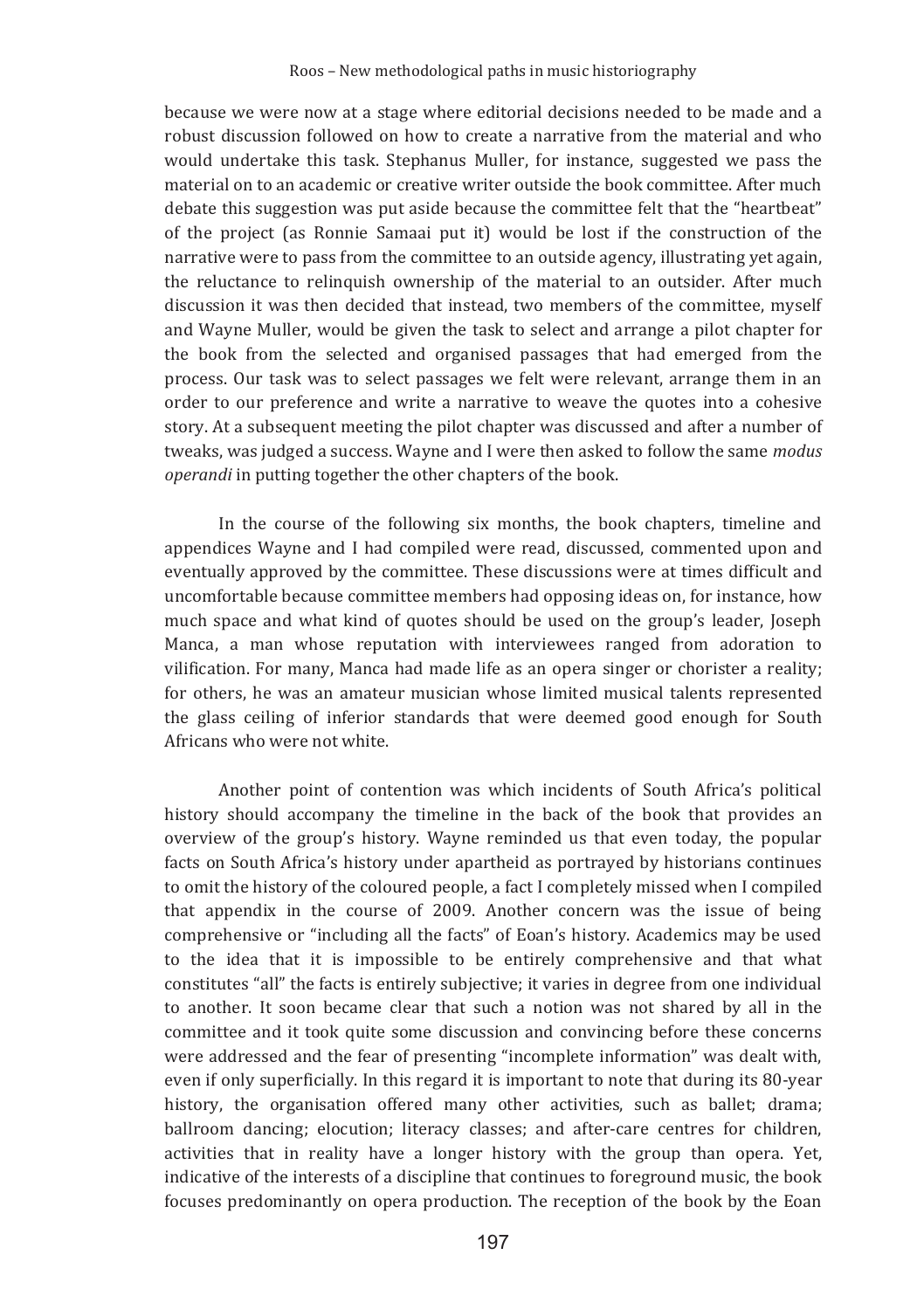community also indicated that the lack of focus on the group's history prior to and after its opera production years, as well as the more cursory attention given to the many other activities of the group, were seen as a "shortcoming" of the project.

Institutional and personal concerns at times also had to be set aside in order to honour the goal of allowing the Eoan community's voice to be heard. I will briefly discuss two instances where this came into play. The first concerned the use of grammatically correct English in the quotes by interviewees. Quite early in the process the committee decided that the spoken words of interviewees would be used verbatim, irrespective of grammatically correct utterances or not. Concerns were raised that this may portray some group members as "uneducated" or "confused" or may even give the impression that the book was not properly edited. Yet grammatical constructions that do not necessarily abide with academic decorum are entrenched in Cape Flats' colloquial speech and are part of the social and personal identities that needed to be kept intact.

Another important issue was the discussion on who was to be mentioned as author/s of the book. For most committee members the personal input into the production was huge and relinquishing the recognition inherent to having one's surname on the cover of the book was no easy choice to make. Furthermore, Stellenbosch University had invested in the project by funding the preliminary sorting of the archive as well as various other parts of the project that were cost intensive; not to mention the academics on the university's staff, who were involved in the project and wanted to receive due recognition. Here too, we had a prolonged discussion during which it was agreed that personal and institutional interests had to be set aside. The author of the book became the Eoan History Project. Overall, there were many such discussions of varying degrees of importance that shaped the outcome of the project as a whole and which cannot all be named here. However, the underlying motive and methods of community interaction - that of learning from each other and contributing reciprocally to that process - took place at almost every meeting.

Referring back to the discussion on methodologies applicable to music historiography in the beginning of this article, a number of conclusions can be drawn. With regard to the autonomy debate the themes and questions that were framed before the interviewing process got under way, clearly point towards situating a history of opera performance that preferences contextual factors above that of the work as an autonomous entity. The book therefore does not focus on the music that was performed or the way singers interacted with the music as text, yet it does open up the space on how the group's performances, of for instance Verdi's La Traviata, contributed towards the meaning of the work itself. The focus has been on what opera as a format meant to a particular community in a particular time and social setting.

Another obvious benefit of the chosen methodology is the acknowledgement of subjective experience as legitimate music historiography. The subjectivity of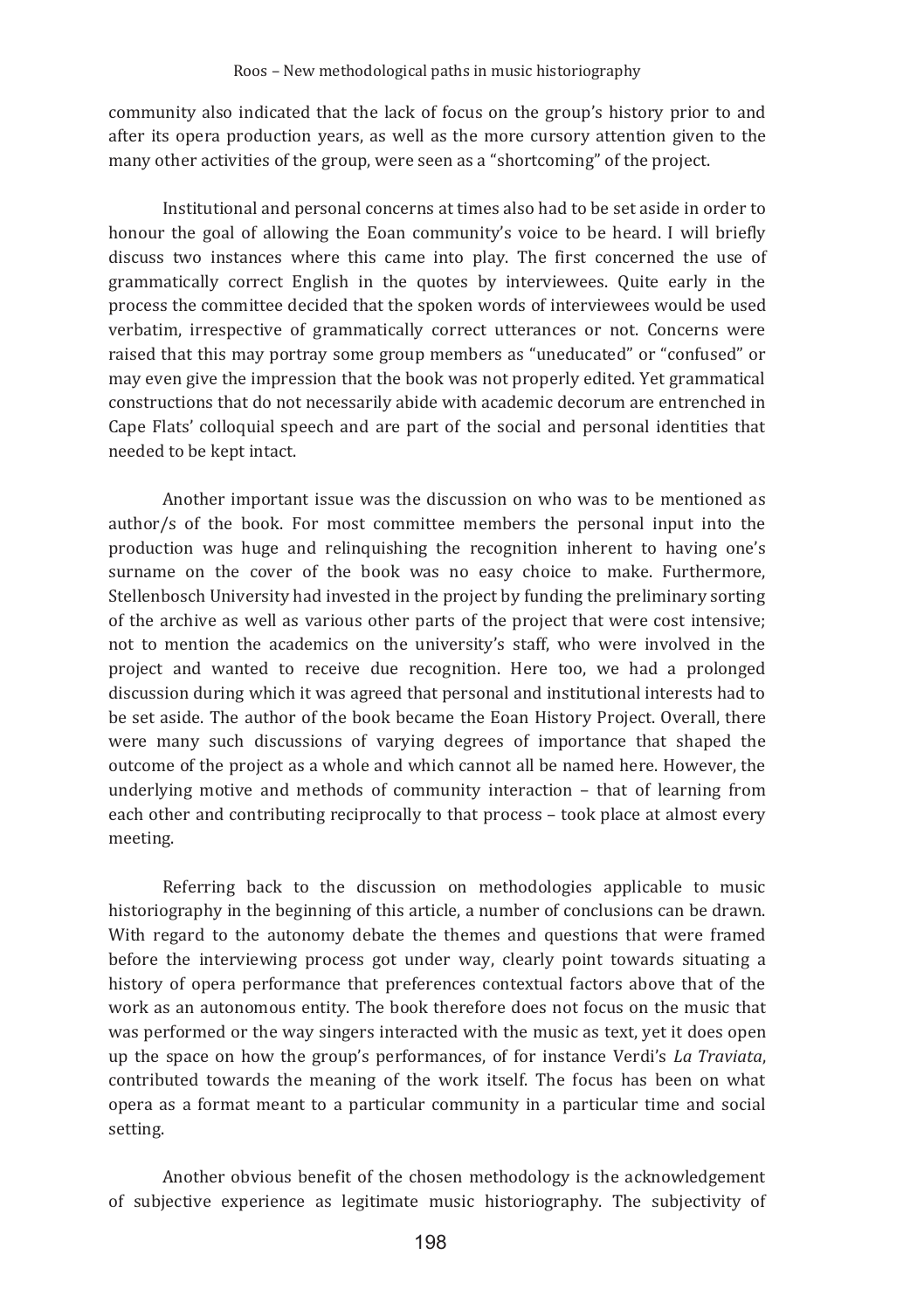human experience and the relativity of "truth" has been well documented and applied to historiography. It ties in with Hobsbawm's statement that "[t]he past we study is only a construct of our minds".<sup>30</sup> Although these trends have been prevalent for quite a while in historiography in South Africa, in historical writings on Western classical music they far are less commonplace. Through oral history, multiple accounts of events as well as contrasting opinions could be juxtaposed. The diverse ways in which, for instance, apartheid was experienced by people who took part in the same opera production on the same date, at the same venue and directed by the same person, is well illustrated in this book. Hobsbawm, however, also points out that relativism has its limits and states that when it comes to whether certain events happened or not, "few relativists have the courage of their conviction".<sup>31</sup> Postmodernism seems to have denigrated the idea of subjectivity to the point of "a loss of self" and oral history theorists such as Allessandro Poritelli and Lynn Abrams have both argued for oral history as "reconstruction of selfhood through dialogue".<sup>32</sup> Abrams also argues that oral history does not abscond from its responsibility towards traditional historical research and that "facts" from the seemingly unstable sources of memory can be crosschecked and referenced.<sup>33</sup> The book therefore incorporates a skeleton timeline, dating certain important happenings in the performance trajectory of the group over time as sourced from written documentation in the Eoan Group Archive.

The foregrounding of language and the position of the author were aims of this project that have been well served by the methodologies of both oral history and the idea of relativism. This allowed for alternating registers of speech that demonstrate the specific use of language by individuals that are part of this specific community. The book contains significant sections in Afrikaans<sup>34</sup> since that language is the mother tongue of many of the interviewees, yet the choice of language during interviews was predominantly English. This may be attributed to various reasons, representing an intricate web of power relations and perceptions of social standing. It became clear that although Eoan members often spoke Afrikaans amongst themselves, English was the language used by Eoan's management and somehow this translated into respondents speaking predominantly English to those who conducted the interviews. Some respondents (see for example quotes by Ronnie Theys) also chose to use what has recently been coined "Afrikaaps', a version of the Afrikaans language particular to the Cape Flats. During an informal discussion on  $Eoan - Our$ Story, a journalist who reviewed the book for Die Burger, mentioned that for this reason the book is of interest for linguists too.<sup>35</sup> The characters of individuals have been allowed to come to life in the book, and as one reads the text one cannot but gain a sense that "this is really how it was", while one is continually aware of the

<sup>&</sup>lt;sup>30</sup> Hobsbawm, On History, p viii.

<sup>&</sup>lt;sup>31</sup> Hobsbawm, On History, p viii.

<sup>&</sup>lt;sup>32</sup> L. Abrams. *Oral History Theory* (Routledge, London, 2010).

<sup>&</sup>lt;sup>33</sup> Abrams, Oral History Theory.

<sup>&</sup>lt;sup>34</sup> English translations have been provided.

<sup>&</sup>lt;sup>35</sup> Kirby van der Merwe, in private discussion with the author in January 2013. See also his article, "Eoan, die Daeraad en Ondergang", Die Burger, 26 January 2013, pp 6-7.